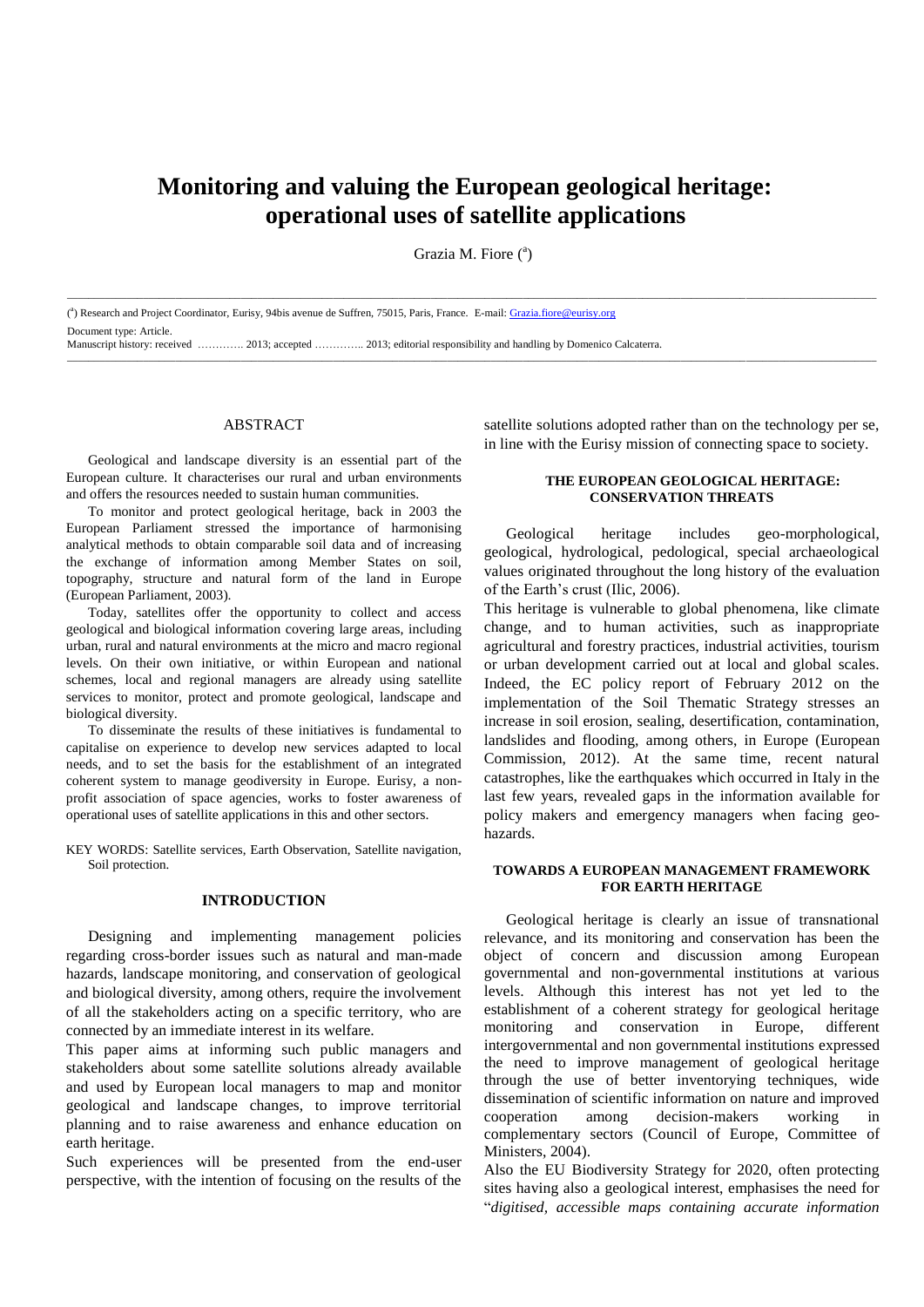#### FIORE GRAZIA MARIA 2

*about the principal natural resources, protected areas, land uses, water bodies and areas at risk*". Moreover, the Strategy recommends that scientific data on biodiversity and examples of best practices are made "*widely known and shared among policy-makers and key stakeholders, and that the relevant ICTs play a crucial role in delivering new opportunities and tools*" (European Commission, 2011).

The EU has been also working, since 2002, to a "Thematic Strategy for Soil Protection", complemented in 2006 by a Soil Framework Directive that has been rejected by a minority of Member States (March 2010, Environment Council) on grounds of subsidiarity, excessive cost and administrative burden (European Commission, 2012). The proposed Framework Directive asked for an integrated framework of actions, implemented by each country according to the characteristics of the soil.

In 2004, the European geoscience community and the voluntary sector published a Manifesto on Earth Heritage and Geodiversity, urging the EU to "*incorporate Earth Heritage and Geodiversity in policy, planning and related procedures*".

## **SATELLITE SERVICES AS A VALUABLE TOOL IN ENHANCING GEOLOGICAL KNOWLEDGE AND MANAGEMENT**

The EC policy report of February 2012 on the implementation of the Soil Thematic Strategy envisages the establishment of mechanisms for harmonised European monitoring of soil parameters for a whole range of statistical, research and policy purposes, and specifies that "*To consolidate harmonised soil monitoring for a variety of purposes* [...] *the Commission is considering repeating soil investigations at regular intervals (five-ten years), also by using new remote-sensing techniques.* [...] *The Global Monitoring for Environment and Security (GMES) programme will also be a source of information, particularly on soil sealing*" (European Commission, 2012).

Indeed, European engagement in space activities, and in particular the two flagship initiatives Galileo and Copernicus (formerly GMES) will provide European managers with consistent and comparable EU-wide information products across administrative boundaries that will enable an integrated approach towards efficient soil use.

Satellites in fact make it possible to have a comprehensive overview of regional ecosystems, and offer valuable information on changes on the Earth's surface, like soil sealing and vegetation coverage, that can be used by public managers to improve soil management and spatial planning and to evaluate processes influenced by the state of the soil, such as floods (GMES, 2013). Furthermore, mobile services based on satellite navigation allow for new interactive ways to inform the general public on geological and biological issues and to raise awareness on environmental concerns.

### **LOCAL AND REGIONAL AUTHORITIES AS INNOVATION LEADERS**

Many actors intervene on territorial management and conservation, including urban and rural planners, civil protection officers, environmental managers and policy makers at local, regional and national levels, but also national geological surveys, industrial associations, trade, farmer and land owner organisations, science and research institutes, as well as several associations and NGOs. In the absence of a coherent European policy on geological monitoring and conservation, soil management remains mainly an issue of national concern, often entrusted to local and regional public managers.

On their own initiative, or within national and European frameworks, local and regional managers are indeed experimenting new solutions for geological monitoring and conservation. Satellite-based information, in particular, is used to identify sites of geological or geomorphological interest, to monitor geological trends and changes, to raise awareness and to educate the public on the value of these sites.

The examples provided below are only a few among the numerous initiatives undertaken by European local and regional authorities to harness the benefits of satellite applications for improved territorial management. A wide dissemination of these experiences is essential to ensure capitalisation of results and to foster the development of better solutions, adapted to local needs and to the variety of European landscapes.

# ENHANCING MAPPING AND SURVEYING TO PROTECT HEARTH HERITAGE

# *Mapping land cover: the experience of the Dorset County, United Kingdom*

The **Dorset County** includes a variety of habitats and land covers such as woods, agricultural cultures, urban conglomerates, and coastal zones on which a number of private and public entities intervene. As from 2005, the Dorset County Council adopted a Local Geodiversity Action Plan, which fosters the creation of a Geographic Information System (GIS) with a layer for geodiversity data (Dorset County Council, 2005).

Geoconservation is complementary to biological conservation, and indeed land cover and vegetation management have a key role in protecting geodiversity processes. In order to acquire reliable data on land cover and vegetation, the **South West Protected Landscapes Forum** -the umbrella body for the most prized places of natural beauty in Cornwall, Devon, Dorset, Gloucestershire, the Isles of Scilly, Somerset and Wiltshireuses a combination of aerial and satellite imagery to produce landscape maps of the territory. Although information on land cover existed also prior to the use of satellite imagery, it had never been combined into one map, leaving the potential for overlap and duplication (Dorset AONB Partnership, 2013).

Remote sensing techniques used since 2010 within the framework of the Cordiale project (www.cordialeproject.eu), allowed for land cover classification (woodland, grassland, heathland and wetland) over a large area (884.8 km2) in a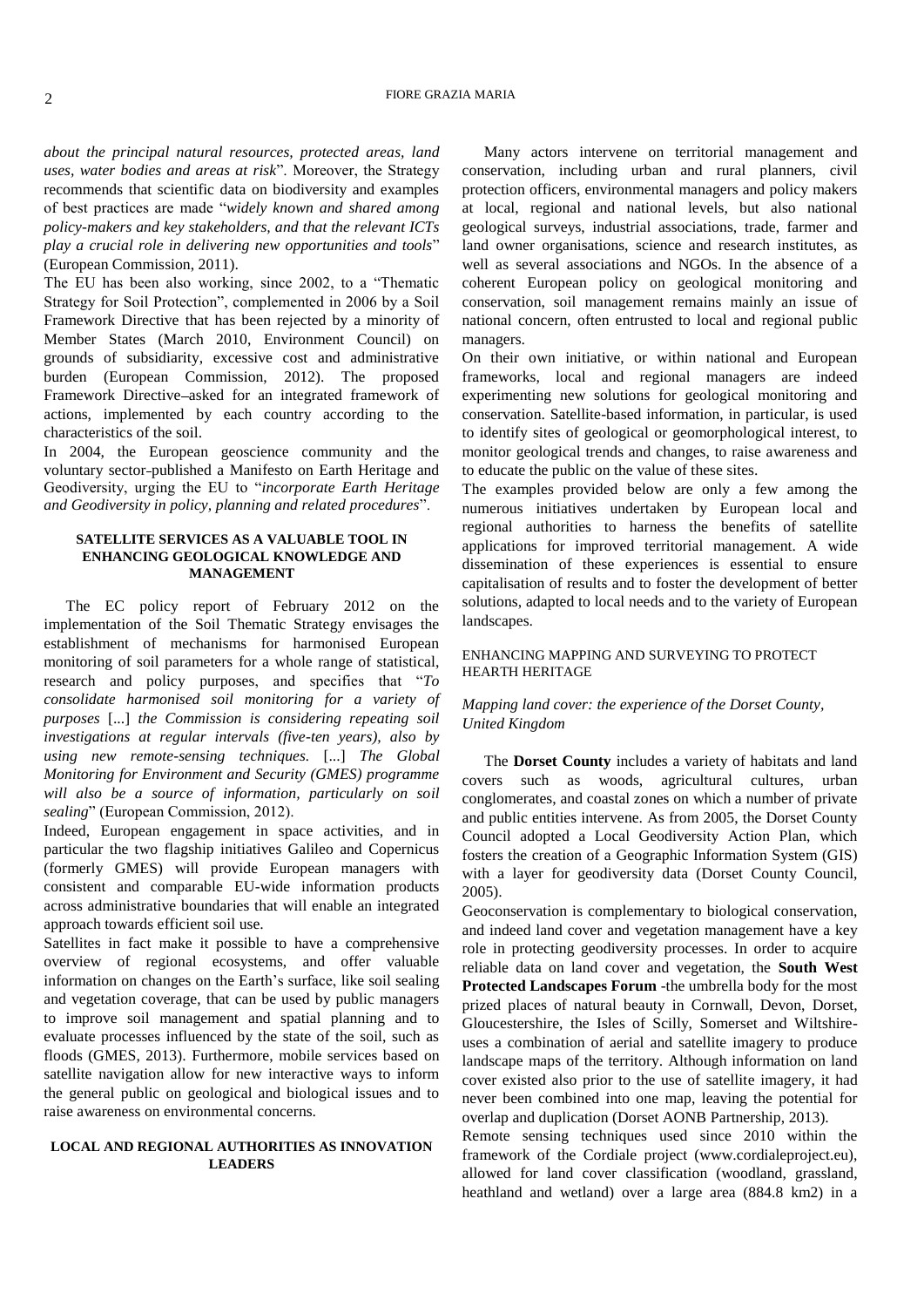homogeneous way, and for the identification of core habitat sites and a 'functioning ecological network' (with regards to species movement).

The land cover and habitat maps have been made available to different public and private entities operating on the territory. In fact, these maps provide guidance not only to environmental managers and urban and rural planners, who can better target actions where the restoration effort will yield the fastest and most robust ecological benefit, but also to land owners and farmers, who are encouraged to use the maps when considering a new application for Environmental Stewardship and/or Forestry Commission grant aid (Eurisy Website, Nov. 2012). The use of remote sensing reduces the need for labour

intensive, time consuming site Surveys and inventories (Environment Systems, 2012), and helps to easily detect land cover and habitat changes by comparing images taken at different moments in time.

# *Managing land use conflicts to protect geological and archaeological heritage: the experience of the Vestfold County Council, Norway*

**Vestfold**, in Norway, is also a county in which urban, rural and natural environments coexist. The Vestfold County is in fact relatively close to the capital, Oslo, and is characterised by large areas of arable land with patches of forests, interspersed with exposed bedrock. The county has a unique natural environment, botany and geology, including the Vestfold "Ra", a gigantic, visible but mostly covered ground moraine from the ice age. Moreover, the area hosts some impressive ship burials from the later Iron Age. The **Vestfold County Council** is responsible for protecting such geological heritage from infrastructure development and agriculture exploitation.

Although many archaeological sites were known thanks to field surveys and excavation works, recent surveys showed that many sites are still hidden under cultivated land. This discovery was made possible with the combined use of aerial photos and satellite imagery. The latter has been analysed with a new software, CultSearcher, developed and tested through a collaboration among the Vestfold County Administration, the Norwegian Computer Center, the Norwegian Institute for Cultural Heritage Research, and the Norwegian Directorate for Cultural Heritage (Rune Solberg at al., 2009). The use of satellite-based information allowed for the discovery of over 30 new ring ditches surrounding a grave mound in the last three years and will enable territorial planners to take better informed decisions on new infrastructure. On the basis of the Vestfold experience, the Norwegian Directorate for Cultural Heritage envisages the establishment of a system using the same software on a national level (Eurisy, 2012).

#### RAISING AWARENESS ON GEOLOGICAL HERITAGE TO PROMOTE CONSERVATION AND LOCAL DEVELOPMENT

*Educating on Earth heritage: the example of the Swiss National Park*

Article 15 of Chapter IV of the proposed Framework Directive on Soil "Awareness raising and public participation" invites Member States to "*take appropriate measures to raise awareness about the importance of soil for human and ecosystem survival"* (European Commission, 2006).

The **Swiss National Park** has a long experience in using remote sensing and satellite navigation to update its geographic information system (GIS), which is used for research and management purposes. Moreover the Park, which is a category 1 strict nature reserve and wilderness area, where no human can leave the established paths, has used since 1998 GPS to track mammals and reptiles to better understand their behaviour. The area has a particular interest both in terms of biodiversity and geology, since over 200 fossilised dinosaur footprints were discovered in the eastern part of the park. In order to allow visitors to witness the unique landscape without a park guide while remaining on the established visiting perimeter, "IWebPark", a multimedia guide has been created by geolocating images, audio tracks and texts covering a wide range of information, such as the user's position, the animals and plants in the park and geological and historical facts, among others. The multimedia guide can be rented in the Park or it can be downloaded directly on smartphones. This initiative aims both at making young visitors interested into the biological and geological heritage of the area and at promoting a dynamic image of the National Park (Eurisy Website, May 2013).

# *Valuing Earth heritage to promote local sustainable tourism: the experience of the Swiss Region of Mendrisiotto and Basso Ceresio, Switzerland*

The previous is an example of how satellite-based services can support environment managers in their educational mission. Similar mobile applications can also be used to foster ecotourism, which is an important example of how economy can be oriented towards activities which are respectful of the territory and its inhabitants.

That is the case for the Swiss region of **Mendrisiotto and Basso Ceresio**. The region, relatively unknown to people visiting the country, is covered by  $60\%$  with forests, including areas of outstanding natural beauty, as the Parco della Breggia and the UNESCO World Heritage site of Monte San Giorgio, where fossils can account for the geological history of the area over the last 240 million years. In addition, the region hosts some endangered habitats and species, included in the Emerald list of protected areas. To foster tourism in the region while valorising its natural and cultural heritage, the regional Tourist Board created a series of thematic itineraries over a range of about 300 km and made available the GPS tracks to follow them autonomously, walking or biking. Some of the itineraries have been designed in collaboration with other tourist offices, or other environmental organisations. The collaboration with the World Wide Fund for Nature (WWF), for example, led to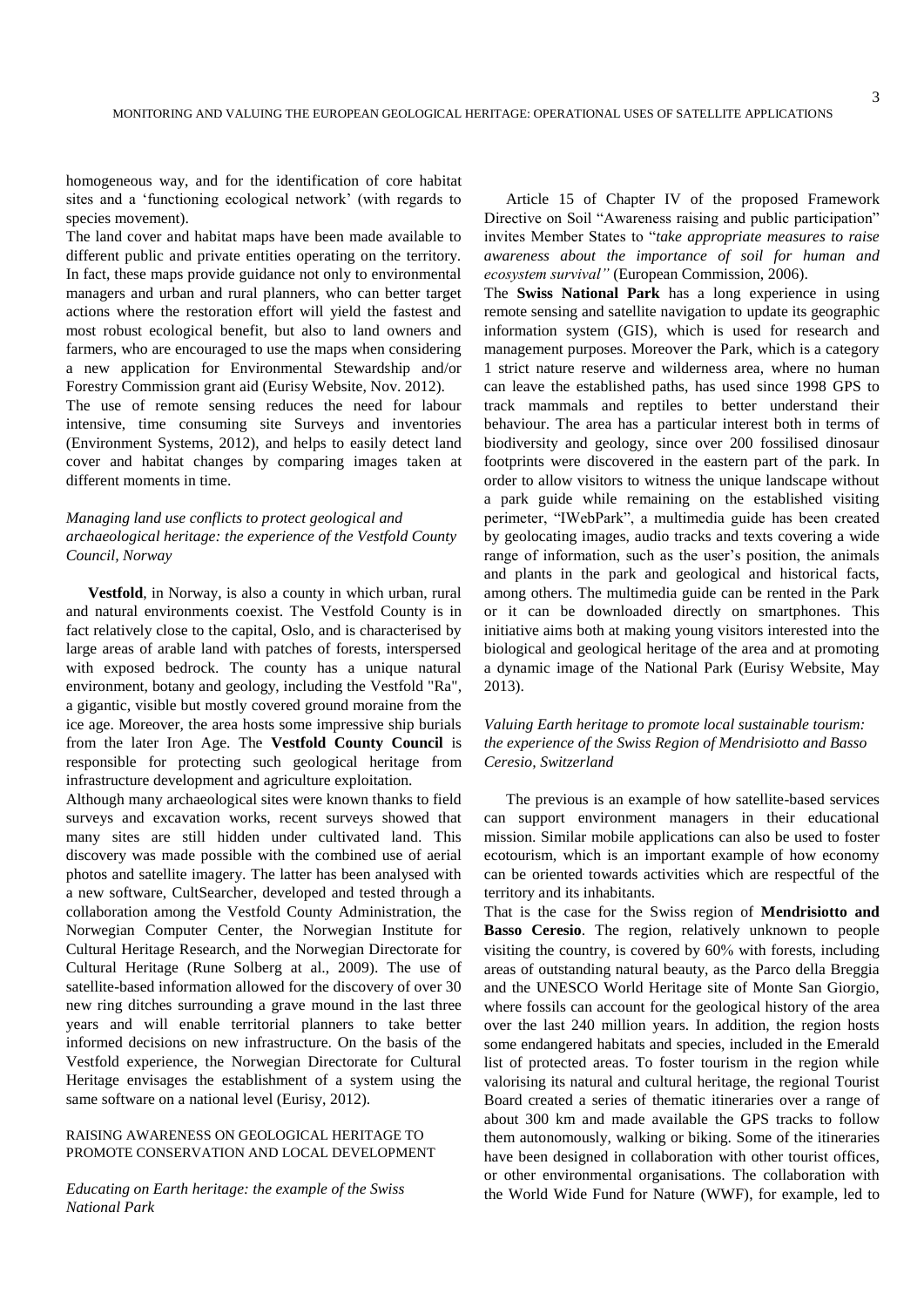FIORE GRAZIA MARIA 4

the creation of nine geolocated itineraries to discover the "Emerald" zones in the territory, including a geo-paleontologic itinerary on Monte San Giorgio.

To involve local business, e-bike itineraries have been created involving hotels renting electric bikes, while other tracks guide visitors through vineyards and cheese factories, thus promoting not only the beauty of the landscape, but also local products (Eurisy Website, Apr. 2013).

# MONITORING SOIL CHANGES TO MANAGE GEO-HAZARDS

### *Slope hazard detection to reduce impacts on human settlements: the initiative of the Campania Region, Italy*

Geological heritage needs to be monitored not only to protect its diversity and beauty, but also to observe, prevent and manage hydrogeological movements that can seriously damage the landscape and human settlements. Satellite services proved to be extremely effective in supporting local managers to monitor soil changes and cope with geo-hazards, as exemplified by the Campania Region and the Arno River Basin Authority in Italy.

The varied landscape of Southern Italian region of **Campania** includes hills, plains, a part of the Apennine Mountains and six important volcanic sites, which have determined the morphology of the area throughout the centuries. The Region has a medium-high seismic hazard and a high exposure and vulnerability to this risk (due to the fragility of the buildings and infrastructure and to the population density). Seismic and hydrogeological movements make the region also affected by bradyseism, the gradual uplift or descent of the Earth's surface.

The **Sector for Soil Protection of the Campania Region** uses a permanent satellite monitoring system of slow-moving landslides to detect slope hazards in urban areas. Within the framework of the Tellus project (2005-2009), a local GPS network was built on the regional territory (Regione Campania, 2007). The information provided by the fixed and mobile GPS stations is combined with aerial and satellite imagery and with geological surveys to control the impact of soil deformation, soil erosion and slow-moving landslides on urban settlements particularly exposed to hydro-geological risks.

Data collected by the local GPS stations are automatically sent to the Soil Protection Sector and the Civil Protection Office of the Campania Region. Moreover, all the geological and geomorphological data obtained through aerial imagery, satellite imagery, the GPS stations and the field surveys have been collected into a cartographic and thematic GIS web portal, which enables different public entities to access and share such information. This allows for an integrated analysis on the whole regional territory of some of the slow-movements of the soil caused by seismotectonic, volcanic, gravitational and human activity. Furthermore, the system enables a detailed analysis of the single landslides and deformations with an impact on residential areas, transport infrastructure and productive areas (Carlo Terranova et al., 2009).

# *Flood and landslide monitoring: the experience of the Arno River Basin, Italy*

Similarly to the example of the Campania Region, satellite imagery is used, in combination with other sensors and surveying tools to integrate the Landslide Geographic Database used by the **Arno River Basin Authority**, in the Italian Tuscany Region, to map and monitor old and new unstable areas (Filippo Catani et al., 2006).

The Arno River Basin covers about 9 131 km2, and it is particularly affected by landslides. In fact, there are more than 300 areas within Italy's Arno Basin at high risk of landslides (European Space Agency Website, 2005) and more than 600 landslides have been mapped between March and April 2013 (Autorità di Bacino del Fiume Arno Website, 2013).

To build its Hydro-geological Structure Plan, as required by Italian law, the Arno National Basin Authority profited from the ESA-funded project SLAM (Service for Landslide Monitoring). Within the project, more than 350 satellite images of the region were combined with ground information to identify and assess slope instability and risk across 8 830 km2 of territory (European Space Agency Website, 2005). This procedure has been coupled with an intense geological interpretation phase characterized by the analysis of traditional in situ monitoring data, ancillary data and the performing of field surveys (P. Farina et al., 2004). The data collected permit to characterize and monitor temporal changes of existing and new unstable areas, like the modification of boundaries, and to forecast slope behavior and future landslides, hence supporting local managers in focusing monitoring and prevention in the areas where landslides are most likely to happen.

The Hydro-geological Structure Plan is constantly updated in cooperation with Municipalities and is the main planning and programming tool for risk reduction in the Arno Basin.

## **CONCLUSIONS**

The previous examples demonstrate that satellite services do have the potential to support environmental managers in acquiring information essential to monitor and protect Earth heritage. Moreover, the information collected with satellite applications is objective enough to be used by a number of stakeholders in complementary sectors, like water and forest managers and land owners. Finally, it can also support the design and implementation of local development strategies focusing on the protection and valorisation of natural heritage.

The experiences presented here exemplify only a few of the satellite applications available for public managers to collect information, monitor and valorise geological heritage in Europe. The wide dissemination of these and other operational initiatives of use of satellite information and services is essential to capitalize on experience, to identify replicable good practices and to develop new services adapted to the specific needs of European landscapes.

The greatest advantage of satellites is to offer precise, comparable and sharable information on large portions of territory. In order for this information to be fully exploited by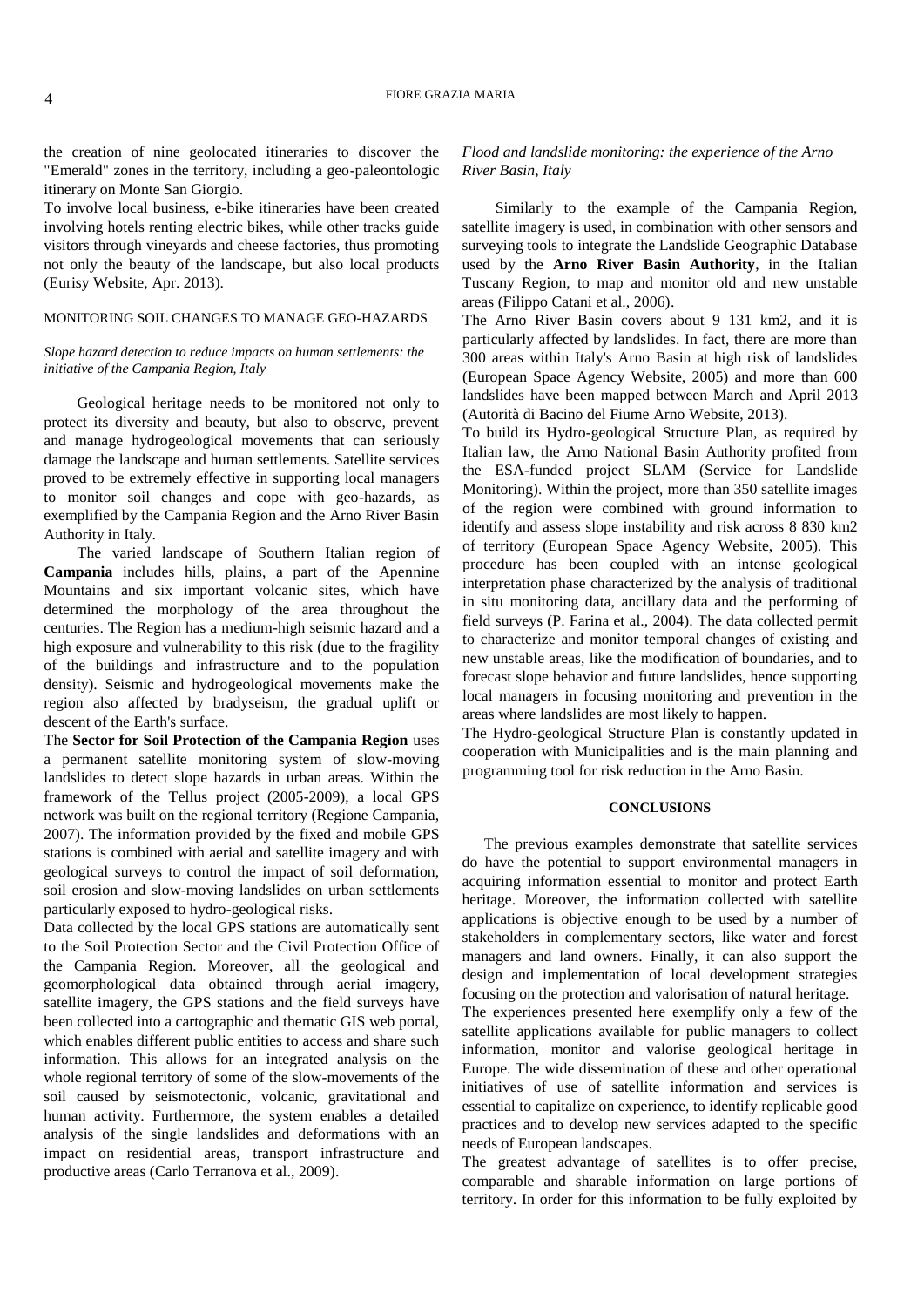land planners, researchers and stakeholders working on geological monitoring and conservation, it is desirable the creation of a common platform to share harmonized data at the European level. Some platforms already exist to provide public managers and stakeholders with satellite-derived information of geological characteristics and changes. For example, the **INSPIRE Geoportal** [\(http://inspire-geoportal.ec.europa.eu/\)](http://inspire-geoportal.ec.europa.eu/) permits to search for spatial data sets and spatial data services and, subject to access restrictions, to view spatial data sets from the EU Member States within the framework of the INSPIRE Directive. Also the **European Soil Data Centre –ESDAC** [\(http://esdac.jrc.ec.europa.eu/\)](http://esdac.jrc.ec.europa.eu/), hosted by the Joint Research Centre (JRC) of the European Commission aims at collecting all relevant soil data and information at European level. The ESDAC Map Viewer allows to access information on several geological characteristics of the European soil, such as land use, primary, chemical, hydrological and mechanical properties, water management systems and others. The EC **PanGeo project** [\(http://www.pangeoproject.eu/\)](http://www.pangeoproject.eu/) instead, provides free access to ground instability geohazard information for many of Europe's largest cities, combining satellite measurements of ground and building movement and geological information already held by National Geological Surveys. Such data can be viewed in Google Earth or via the portal integrated into the PanGeo website. Moreover, a **Digital** 

**Observatory for Protected Areas** [\(http://dopa.jrc.ec.europa.eu/index.html\)](http://dopa.jrc.ec.europa.eu/index.html), also hosted by the JRC, provides park managers, decision-makers and provides park managers, decision-makers and researchers, among others, with satellite-based information and tools to assess, monitor and forecast the state and pressure of protected areas at the global scale.

As an example of a portal collecting information at the global scale instead, the **International Charter Space and Major Disaster** [\(http://www.disasterscharter.org\)](http://www.disasterscharter.org/) offers a platform to access information on major natural disasters, such as earthquakes, landslides, floods and volcanic eruptions. Authorised users (and soon any national disaster management authority) can request support from the Charter for emergencies in their own country, or in a country with which they cooperate for disaster relief and obtain satellite data on a disaster occurrence.

These initiatives clearly aim at giving the widest dissemination to geological information collected through satellites and other means, and are to be welcomed as the starting point for the establishment of integrated regional and global monitoring systems for Earth heritage.

#### **REFERENCES**

- Autorità di Bacino del Fiume Arno Website (2013) Presentato l'aggiornamento dei fenomeni franosi nel bacino dell'Arno. Oltre 600 le nuove frane tra marzo e aprile. Available at <http://www.adbarno.it/adb/?p=2835>
- Catani F., Colombo D., Farina P., Fumagalli A., Kukavicic M., Marks F., Menduni G. & Moretti S. (2006) - Utilizzo di dati

telerilevati nella mappatura e nel monitoraggio dei fenomeni franosi e nell'analisi della suscettibilità da frana. Giornale di Geologia Applicata 3 (2006) 173-180, doi: 10.1474/GGA.2006-03.0-23.0116.

- Council of Europe, Committee of Ministers (2004) Recommendation Rec(2004)3 on conservation of the geological heritage and areas of special geological interest.
- Dorset AONB Partnership (2013) CORDIALE Field Trial. Available at [http://www.dorsetaonb.org.uk/our](http://www.dorsetaonb.org.uk/our-work/farming-a-land-management/cordiale/469-adaptation-field-trial)[work/farming-a-land-management/cordiale/469-adaptation](http://www.dorsetaonb.org.uk/our-work/farming-a-land-management/cordiale/469-adaptation-field-trial)[field-trial](http://www.dorsetaonb.org.uk/our-work/farming-a-land-management/cordiale/469-adaptation-field-trial)
- Dorset County Council (2005), The Dorset Local Geodiversity Action Plan. Available at

[http://jurassiccoast.org/downloads/lgap/dorset\\_lgap1\\_1.pdf](http://jurassiccoast.org/downloads/lgap/dorset_lgap1_1.pdf)

Environment Systems (2012) - Mapping landscape permeability within the Dorset AONB to prioritise areas for targeted habitat creation and protection, Summary report. Available at

[http://www.cordialeproject.eu/images/uploads/pdf/Summar](http://www.cordialeproject.eu/images/uploads/pdf/Summary%20Dorset%20report%20-%20English.pdf) [y%20Dorset%20report%20-%20English.pdf](http://www.cordialeproject.eu/images/uploads/pdf/Summary%20Dorset%20report%20-%20English.pdf)

- Eurisy (2012) Satellites Going Local, 30 Regions, Cities and SMEs share good practice, Imprimerie JLR Arts Graphiques, © Eurisy 2012. Available at [http://www.eurisy.org/index.php/news/item/219-satellites](http://www.eurisy.org/index.php/news/item/219-satellites-going-local.html)[going-local.html](http://www.eurisy.org/index.php/news/item/219-satellites-going-local.html)
- Eurisy Website (Nov. 2012) Managing habitats in the Dorset Areas of Outstanding Natural Beauty. 12 November 2012. Available at [http://www.eurisy.org/index.php/satellite](http://www.eurisy.org/index.php/satellite-benefits/good-practices/item/239-managing-habitats-in-the-dorsets-areas-of-outstanding-natural-beauty.html)[benefits/good-practices/item/239-managing-habitats-in-the](http://www.eurisy.org/index.php/satellite-benefits/good-practices/item/239-managing-habitats-in-the-dorsets-areas-of-outstanding-natural-beauty.html)[dorsets-areas-of-outstanding-natural-beauty.html](http://www.eurisy.org/index.php/satellite-benefits/good-practices/item/239-managing-habitats-in-the-dorsets-areas-of-outstanding-natural-beauty.html)
- Eurisy Website (Apr. 2013) Mendrisiotto and Basso Ceresio: an innovative use of geolocation to promote ecotourism. 24 April 2013. Available at

[http://www.eurisy.org/index.php/satellite-benefits/good](http://www.eurisy.org/index.php/satellite-benefits/good-practices/item/269-mendrisiotto-and-basso-ceresio-an-innovative-use-of-geolocation-to-promote-ecotourism.html)[practices/item/269-mendrisiotto-and-basso-ceresio-an](http://www.eurisy.org/index.php/satellite-benefits/good-practices/item/269-mendrisiotto-and-basso-ceresio-an-innovative-use-of-geolocation-to-promote-ecotourism.html)[innovative-use-of-geolocation-to-promote-ecotourism.html](http://www.eurisy.org/index.php/satellite-benefits/good-practices/item/269-mendrisiotto-and-basso-ceresio-an-innovative-use-of-geolocation-to-promote-ecotourism.html)

- Eurisy Website (May 2013) Swiss National Park: using satellite applications for an interactive educational experience. 25 April 2013. Available at [http://www.eurisy.org/index.php/news/item/273-swiss](http://www.eurisy.org/index.php/news/item/273-swiss-national-park-using-satellite-applications-for-an-interactive-educational-experience.html)[national-park-using-satellite-applications-for-an](http://www.eurisy.org/index.php/news/item/273-swiss-national-park-using-satellite-applications-for-an-interactive-educational-experience.html)[interactive-educational-experience.html](http://www.eurisy.org/index.php/news/item/273-swiss-national-park-using-satellite-applications-for-an-interactive-educational-experience.html)
- European Commission (2002) Communication from the Commission to the Council, the European Parliament, The Economic and Social Committee and the Committee of the regions Towards a Thematic Strategy for Soil Protection. (COM(2002) 0179).
- European Commission (2006) Communication from the Commission to the Council, the European Parliament, the European Economic and Social Committee and the Committee of the Regions - Thematic Strategy for Soil Protection [SEC(2006)620] [SEC(2006)1165] (COM(2006) 0231)
- European Commission (2006) Proposal for a Directive of the European Parliament and of the Council establishing a